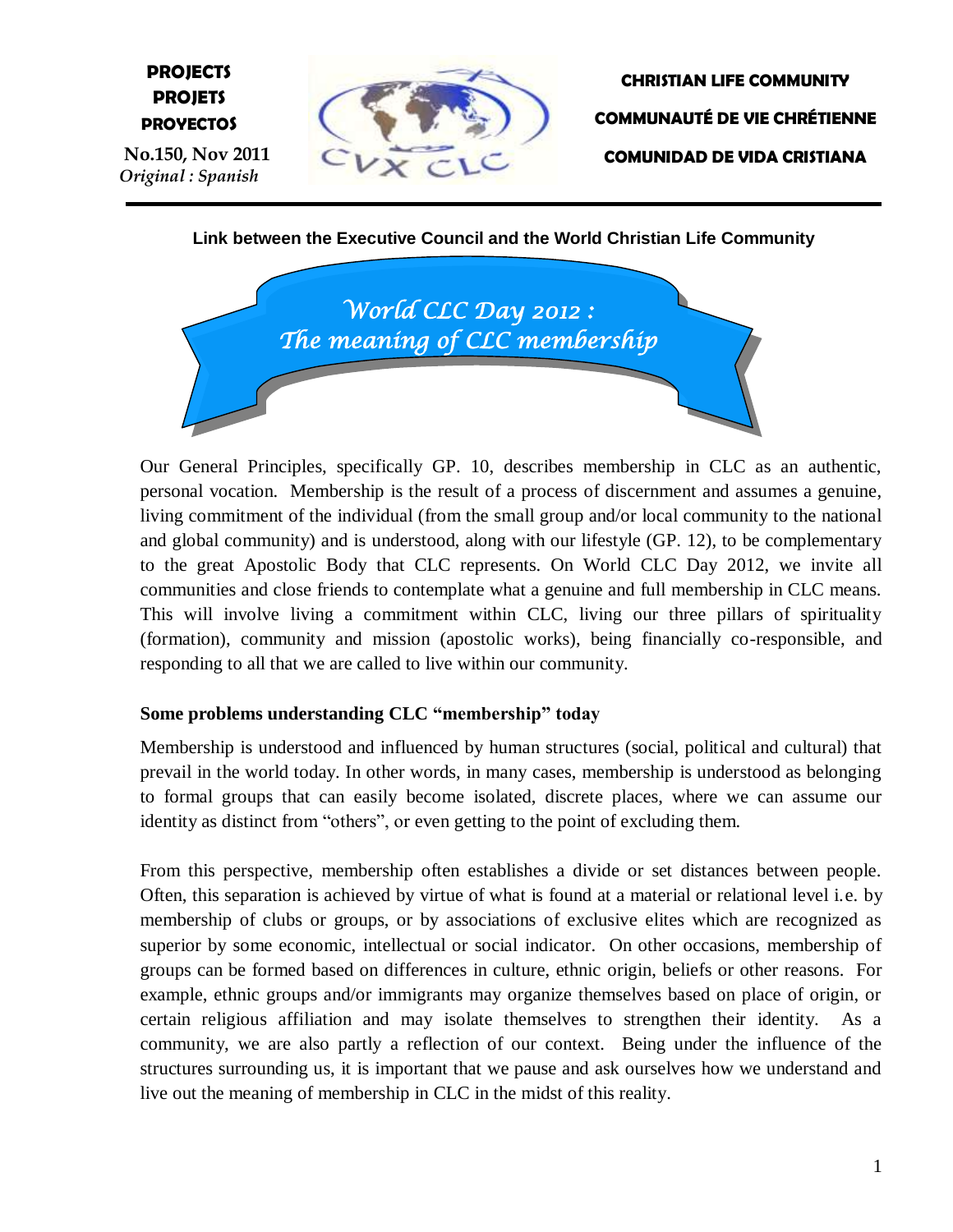We now invite the community to have a "first moment of reflection" with the following question:

*How much have social, economic, political or cultural realities influenced my understanding of the concept of membership as a person, as a Christian and as a member of CLC?*

## **Other perspectives**

One view that can help us to understand the meaning of CLC membership is one that accepts us as human beings with our particularities and differences reflecting our social and cultural contexts, while at the same time recognizing ourselves as members of a single human family. As members of CLC, this is consistent with our conviction that we are sons and daughters of the same God who is above all an expression of profound love for his creation, especially for man and woman (Gen 2: 1-7). God desires for us human beings that we understand the meaning of our existence as fully as possible so that we are not alone and live communally and fully (Gen. 2:  $18 - 23$ ).

An example that can help us to understand "membership" in this sense is one that is lived among family. The family is the most important place and starting point of the true school of faith, dignity and the re-creation of God's love among its members and for all of humanity, especially the most outcast and vulnerable (GP 4). The family should be seen as more than mere kinship, but rather defined as more of a living community, where as members, we feel a level of trust, supportive coexistence and companionship in daily life. The family becomes a place of intimacy that permits a deep encounter with love that is serious, profound and responsible. It is also a place for the procreation of life, and through sustenance and guidance also for building a committed society. It is the place where the need for personal, as well as economic fulfillment, exists and is attained in solidarity. And above all, the spiritual life is the integrating element of the entire family experience.

## **Keys for understanding membership in CLC within our faith**

- a) *Community membership animated by the Holy Spirit:* "*All were filled with the Holy Spirit*" (Acts 2:1-11). Membership in CLC begins with certainty in the living strength of a God who fills our lives. In other words, we are aware that the loving presence of the Spirit enables us to affirm that God's love is the transforming force which sustains us throughout our lives. Our identity is sustained by the certainty that God lives within us, in spite of our limitations, and it is out of His love that we are called to be part of this great community of men and women. We draw faith from this (GP. 2).
- b) *Community membership and charity:* Look how they love one another! "*All who believed were together and had all things in common … and distributed them to all, as any had needs*". (Acts 2: 44- 45). Our experience of God … verifies that God himself has become one of us. The incarnation of Jesus is the key element of our vocation as Christians and as members of CLC. It is out of this reality that we acquire the sense of being a community. Membership in the community, beyond the formalities, is made visible by the deep love,